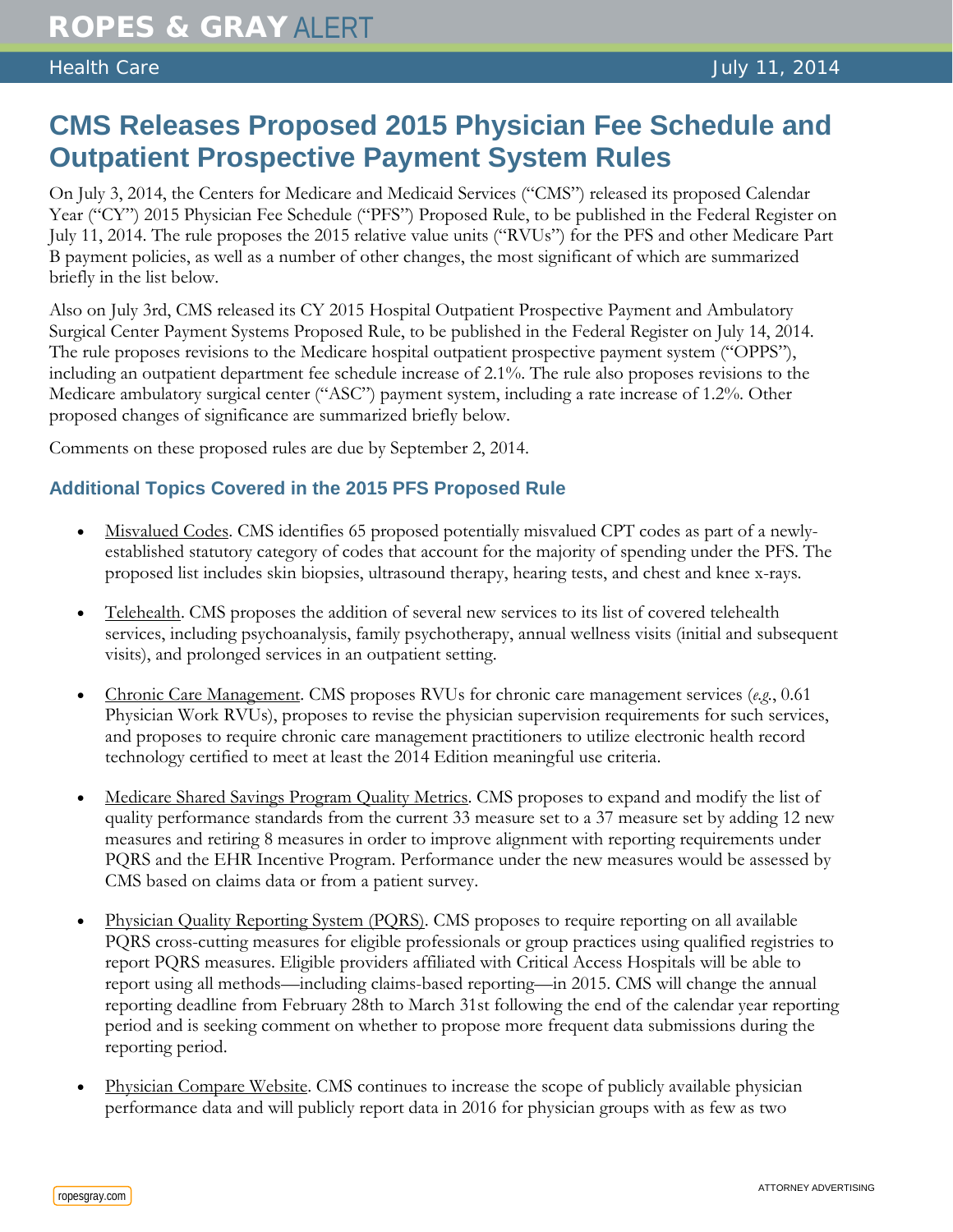physicians. CMS also seeks comment on the development of performance benchmarks using the methodology published in the 2011 Accountable Care Organization (ACO) Final Rule and composite performance scores derived from PQRS measures with respect to both physician groups and individual physicians.

- Sunshine Act Reporting Changes. CMS proposes to delete the definition of "covered device" as duplicative, proposes to remove the exclusion for speaker payments at continuing education events, proposes required reporting of marketed drug names, and proposes the required reporting of stocks, options, and ownership interests as distinct categories of payment.
- Services Furnished at Rural Health Clinics and Federally Qualified Health Centers. CMS proposes to remove the employment requirement for services furnished by nurses, medical assistants and other auxiliary personnel that are "incident to" Rural Health Clinic & Federally Qualified Health Center visits.

## **Additional Topics Covered in the 2015 OPPS Proposed Rule**

- Packaging Policies. CMS proposes to conditionally package certain ancillary services when they are integral, ancillary, supportive, dependent or adjunctive to a primary service. Preventive services will continue to be paid separately. In addition, CMS is not proposing to package certain psychiatry and counseling-related services. CMS is also not proposing to package certain low cost drug administration services.
- Comprehensive APCs. CMS proposes to implement comprehensive Ambulatory Payment Classifications ("APC") with a set of 28 comprehensive APCs that provide a single Medicare payment and single beneficiary copayment for a primary service and all adjunctive services and supplies.
- Rural Adjustments. CMS proposes to continue the 7.1% adjustment to OPPS payments for certain rural sole community hospitals, including essential access community hospitals.
- Requests for Expansion of Physician-Owned Hospitals. CMS proposes to permit physician-owned hospitals to use data from certain internal or external data sources, in addition to HCRIS data, to support expansion requests.
- Physician Certification. CMS proposes to require physician certification for hospital inpatient admissions only for long-stay cases and outlier cases.
- Medicare Advantage and Part D Appeals Process. CMS proposes to establish a three level appeals process for Medicare Advantage organizations and Part D sponsors that would be applicable to CMS-identified overpayments associated with data submitted by such organizations and sponsors.
- Hospital Outpatient Quality Reporting (OQR) Program. CMS will impose a two percent reduction to unadjusted national OPPS rates and the minimum unadjusted and national unadjusted applicable payment rates for the full calendar year (CY) 2015 for hospitals that failed to meet the OQR reporting requirements. For the CY 2017 payment determination, CMS is not proposing new requirements for chart-abstracted data submission, but is adding an additional claims-based measure for colonoscopy. CMS is also proposing a four-month period for review and corrections of chartabstracted data for the OQR Program following the close of the quarterly reporting period.